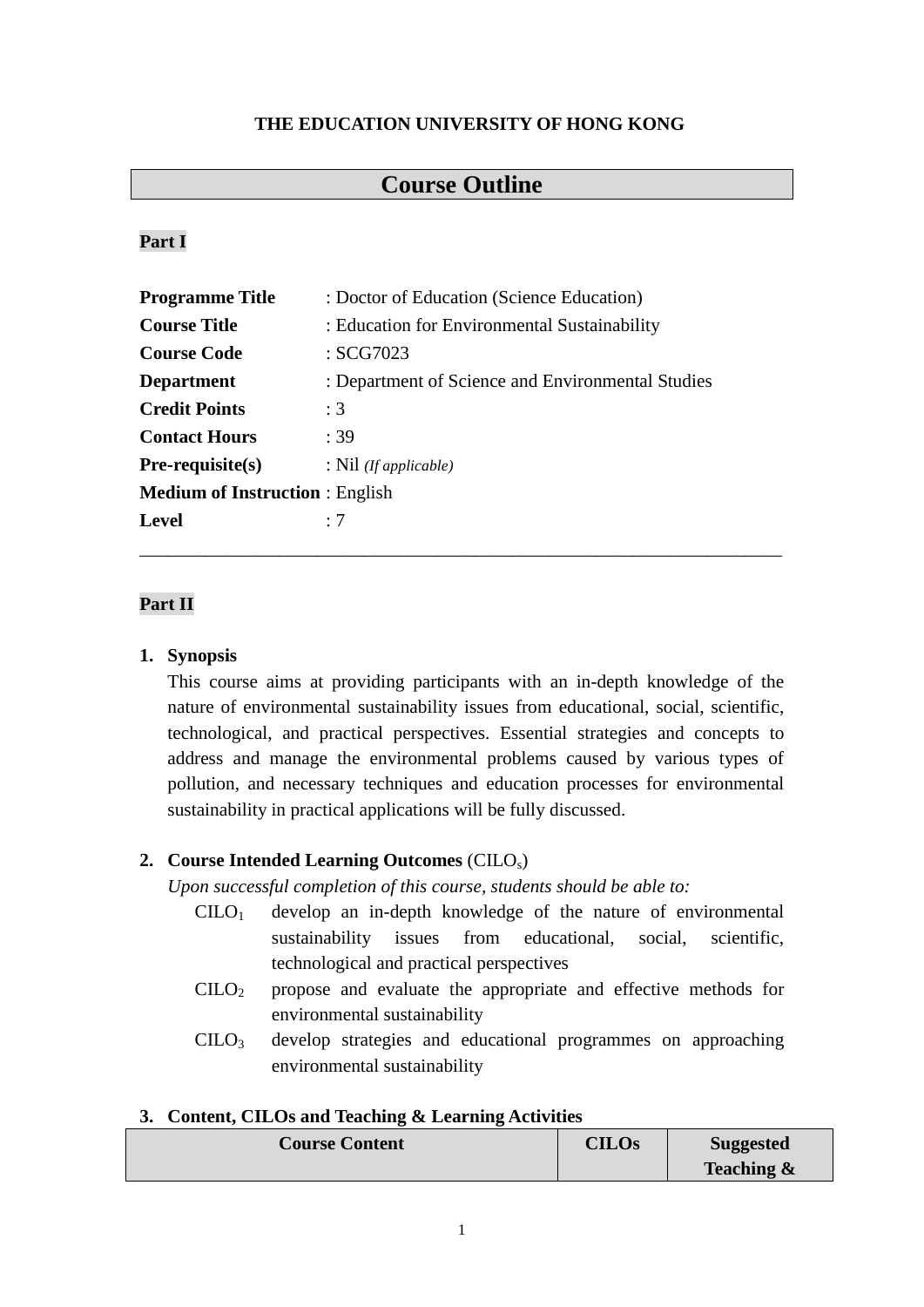|                                               |                                                        |             | Learning             |
|-----------------------------------------------|--------------------------------------------------------|-------------|----------------------|
|                                               |                                                        |             | <b>Activities</b>    |
| Nature of environmental sustainability issues |                                                        | $CLO_{1,2}$ | Lecture, case study, |
|                                               | Multiple perspectives of environmental issues          |             | video analysis, and  |
|                                               | Concept of environmental studies and control           |             | group discussion     |
|                                               | Local and global practices of environmental            |             |                      |
|                                               | sustainability                                         |             |                      |
|                                               | Sustaining environmental quality by the                |             |                      |
|                                               | development of science and technology                  |             |                      |
|                                               | Impact and implications of current trends for          |             |                      |
|                                               | sustainable development                                |             |                      |
|                                               | Issue-based inquiry in teaching of environmental       |             |                      |
|                                               | sustainability                                         |             |                      |
|                                               | Strategies and educational activities of environmental | $C$         | Lecture, case study, |
|                                               | sustainability                                         |             | video analysis,      |
|                                               | Necessary skills to investigate and comprehend         |             | group discussion,    |
|                                               | environmental sustainability issues                    |             | field visit          |
|                                               | Lab-based inquiry in the teaching of                   |             | workshop, and lab    |
|                                               | environmental sustainability issues                    |             | session              |
|                                               | Planning, implementation and promotion of              |             |                      |
|                                               | environmental sustainability in schools                |             |                      |
|                                               | Strategies and methods to develop understanding        |             |                      |
|                                               | and the abilities of argumentation, value              |             |                      |
|                                               | clarification and decision making, including           |             |                      |
|                                               | discussion-oriented, problem-solving,                  |             |                      |
|                                               | value-related and action-based activities, and the     |             |                      |
|                                               | use of media                                           |             |                      |

## **4. Assessment**

| <b>Assessment Tasks</b>                                  | Weighting $(\% )$ | <b>CILO</b>                       |
|----------------------------------------------------------|-------------------|-----------------------------------|
| (a) Reflective reports on the recent literature relevant | 30                | C <sub>L</sub> O <sub>1,2,3</sub> |
| to selected topics in environmental sustainability.      |                   |                                   |
| (b) An essay on a critical review of the literature in   | 70                | $CLO_{1,2,3}$                     |
| one specific content area in environmental               |                   |                                   |
| sustainability. It should include a discussion on        |                   |                                   |
| the application to professional practices for the        |                   |                                   |
| design of learning objectives and teaching               |                   |                                   |
| strategies. (about 4000 words)                           |                   |                                   |

**5. Required Text(s)**

Nil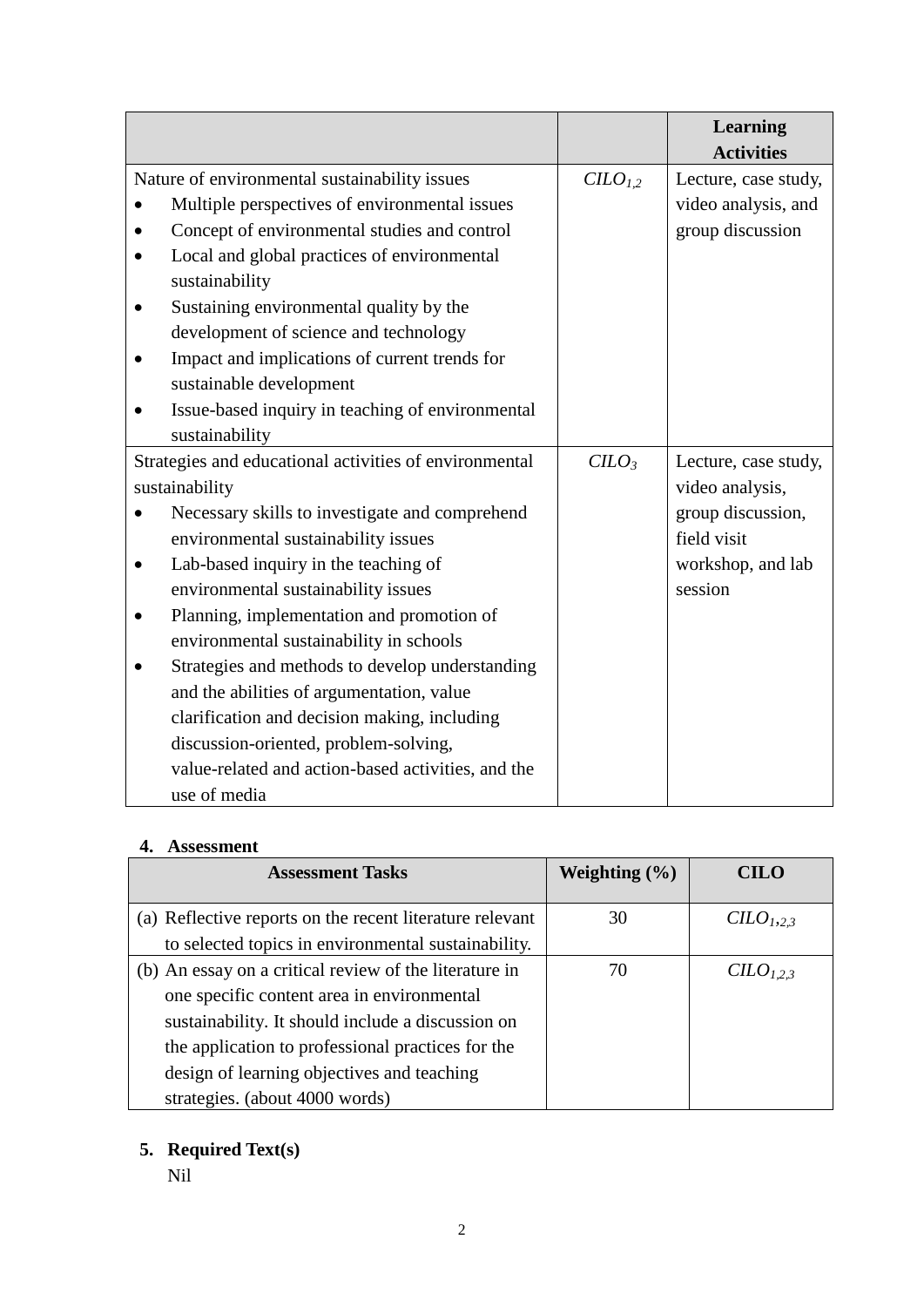#### **6. Recommended Readings**

- Barrow, C. J. (2006). *Environmental Management for Sustainable Development* (2<sup>nd</sup> ed.). London: Routledge.
- Botkin, D.B., and Keller, E.A. (2012). *Environmental Science* (8<sup>th</sup> ed.). NY: John Wiley.
- Cloud, J. (2010). Educating for a sustainable future. In H. H. Jacobs (Ed.), *Curriculum 21: Essential education for a changing world* (pp. 10-79). Alexandria, VA: ASCD.
- Klein, J. T., and Schneider, C. G. (2010). *Creating interdisciplinary campus cultures: A model for strength and sustainability*. San Francisco, Calif.: Jossey-Bass.
- Lee, J. C. K., and Williams, M. (Eds.). (2009). *Schooling for sustainable development in Chinese communities: Experience with younger children*. S.I.: Springer.
- Miller, G. T., and Spoolman, S. E. (2009). *Sustaining the Earth: An integrated approach* (9th ed.). Belmont, Calif.: Brooks/Cole.
- Nikolopoulou, A., Abraham, T., and Mirbagheri, F. (2010). *Education for sustainable development: Challenges, strategies, and practices in a globalizing world*. New Delhi: Sage.
- [Reid, A., a](http://www.bath.ac.uk/view/person_id/704.html)nd [Scott, W. \(](http://www.bath.ac.uk/view/person_id/93.html)2009). *[Researching Education and the Environment:](http://opus.bath.ac.uk/10354/)  [retrospect and prospect](http://opus.bath.ac.uk/10354/)*. London: Routledge.
- [Scott, W.](http://www.bath.ac.uk/view/person_id/93.html) (2011). [Sustainable schools and the exercising of responsible citizenship: a](http://opus.bath.ac.uk/21252/)  [review essay.](http://opus.bath.ac.uk/21252/) *Environmental Education Research*, 17(3), 409-423.
- Smyth, J. C. (2006). Environment and education: A view of a changing scene. Environmental Education Research, 12(3,4), 247-264.
- The University of Hong Kong and City University of Hong Jong (2010). *Carbon Audit Toolkit for Small and Medium Enterprises in Hong Kong*. The University of Hong Kong.
- Wright, R. T., and Boorse, D. F. (2011). *Environmental Science: Towards a Sustainable Future* (11<sup>th</sup> ed.). Upper Saddle River, N.J.: Pearson.

### **7. Related Web Resources**

Agriculture, Fisheries and Conservation Department: [http://www.afcd.gov.hk](http://www.afcd.gov.hk/) Environmental Protection Department:<http://www.epd.gov.hk/> Electrical and Mechanical Services Department:<http://www.emsd.gov.hk/> Planning Department:<http://www.pland.gov.hk/> United Nations – Division for Sustainable Development <http://www.un.org/esa/dsd/index.shtml> United States Environmental Protection Agency: [http://www.epa.gov](http://www.epa.gov/) UNESCO – Education for Sustainable Development <http://www.unesco.org/en/esd/>

#### **8. Related Journals**